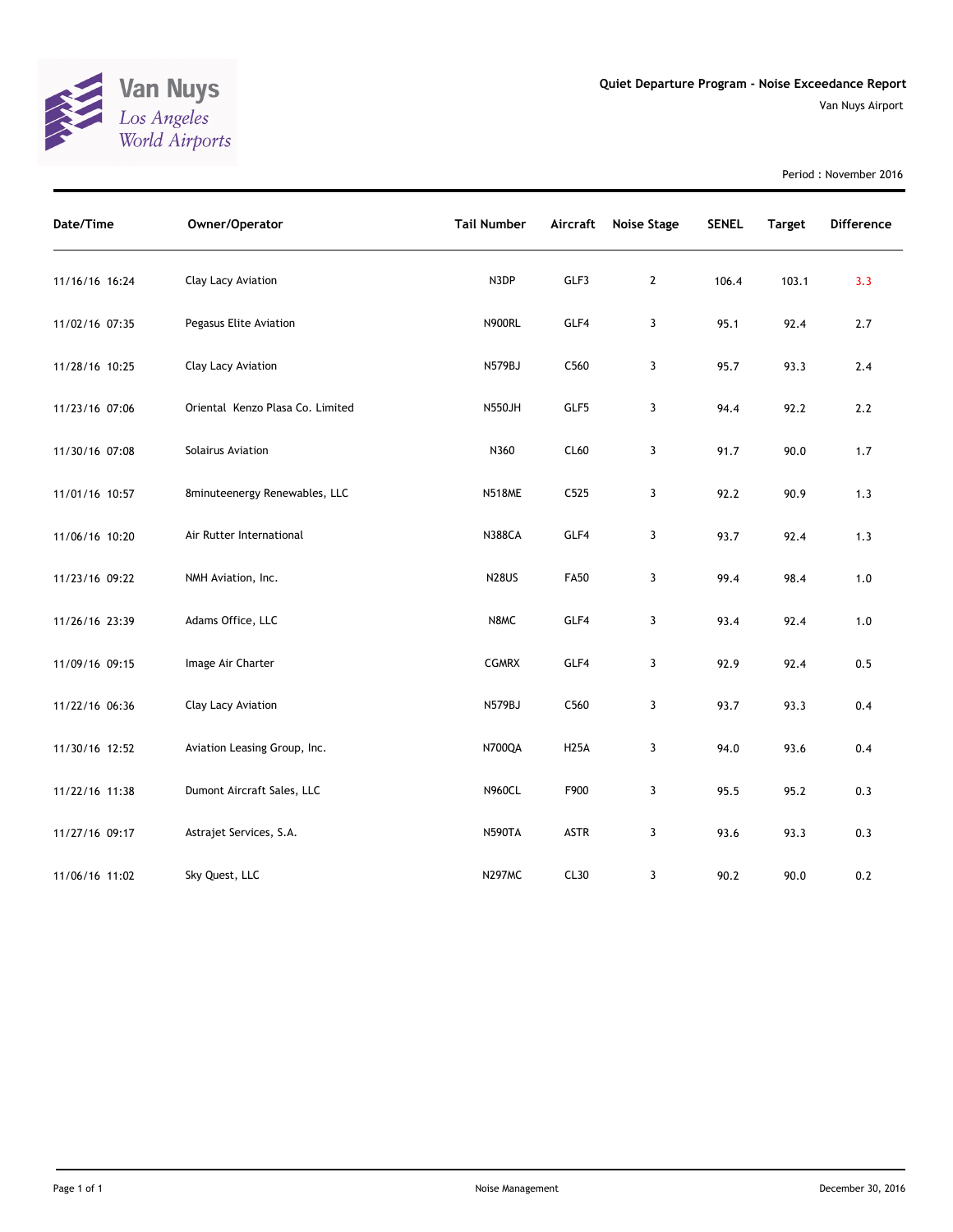

Period : November 2016

| Owner/Operator                     | <b>Departures Exceeding</b><br><b>Target Noise Level</b> | <b>Total Southbound</b><br><b>Jet Departures</b> |
|------------------------------------|----------------------------------------------------------|--------------------------------------------------|
| Clay Lacy Aviation                 | 3                                                        | 164                                              |
| Air Rutter International           | $\mathbf{1}$                                             | 1                                                |
| Astrajet Services, S.A.            | $\mathbf{1}$                                             | 1                                                |
| Aviation Leasing Group, Inc.       |                                                          |                                                  |
| N297MC, LLC                        |                                                          |                                                  |
| 8minuteenergy Renewables, LLC      | 1                                                        | 2                                                |
| Adams Office, LLC                  | 1                                                        | 2                                                |
| Image Air Charter                  | 1                                                        | 2                                                |
| Oriental Kenzo Plasa Co. Limited   | 1                                                        | 2                                                |
| Dumont Aircraft Sales, LLC         | 1                                                        | 4                                                |
| NMH Aviation, Inc.                 | 1                                                        | 5                                                |
| Solairus Aviation                  | 1                                                        | 13                                               |
| Pegasus Elite Aviation             | $\mathbf{1}$                                             | 26                                               |
| 5161 Romeo, LLC                    | 0                                                        | $\mathbf{1}$                                     |
| 711 Cody, Inc.                     | 0                                                        |                                                  |
| 771 JT, LLC                        | 0                                                        |                                                  |
| ACM Aviation, LLC                  | 0                                                        |                                                  |
| ACP Jet Charters, Inc.             | 0                                                        |                                                  |
| ADMJR Investments, LLC             | 0                                                        |                                                  |
| Aguila Del Sur, SA                 | 0                                                        |                                                  |
| Air Time, LLC                      | 0                                                        |                                                  |
| Aircraft Management Solutions, LLC | 0                                                        |                                                  |
| Aircraft No. 1074 Company, LLC     | 0                                                        |                                                  |
| Aircraft Services Group Inc        | 0                                                        |                                                  |
| AirFlite, Inc.                     | 0                                                        |                                                  |
| Airport Equipment Rentals, Inc.    | 0                                                        |                                                  |
| Allen Lund Company, Inc.           | 0                                                        |                                                  |
| Andrew Bettis Aviation             | 0                                                        |                                                  |
| Ares Technical Administration, LLC | 0                                                        |                                                  |
| A-Ron Resources, LLC               | 0                                                        |                                                  |
| Assembly Point Aviation, Inc.      | 0                                                        |                                                  |
| Auth, David C.                     |                                                          |                                                  |
| Aviation Enterprises, Inc.         | 0                                                        |                                                  |
| AVPRO, Inc.                        | 0                                                        |                                                  |
| <b>BAM Aviation, LLC</b>           | 0                                                        |                                                  |
| <b>Bayside Yacht Sales</b>         | 0                                                        |                                                  |
| Berggruen Holdings, Ltd.           | 0                                                        |                                                  |
| BLUE HORIZONS HOLDINGS LLC         | 0                                                        |                                                  |
| Blue Star Management Services Corp | 0                                                        |                                                  |
| Bluebird Owner, LLC                | 0                                                        | 1                                                |

The Van Nuys Airport Fly Friendly - Quiet Departure Program asks that operators of jet aircraft use manufacturer's or NBAA quiet departure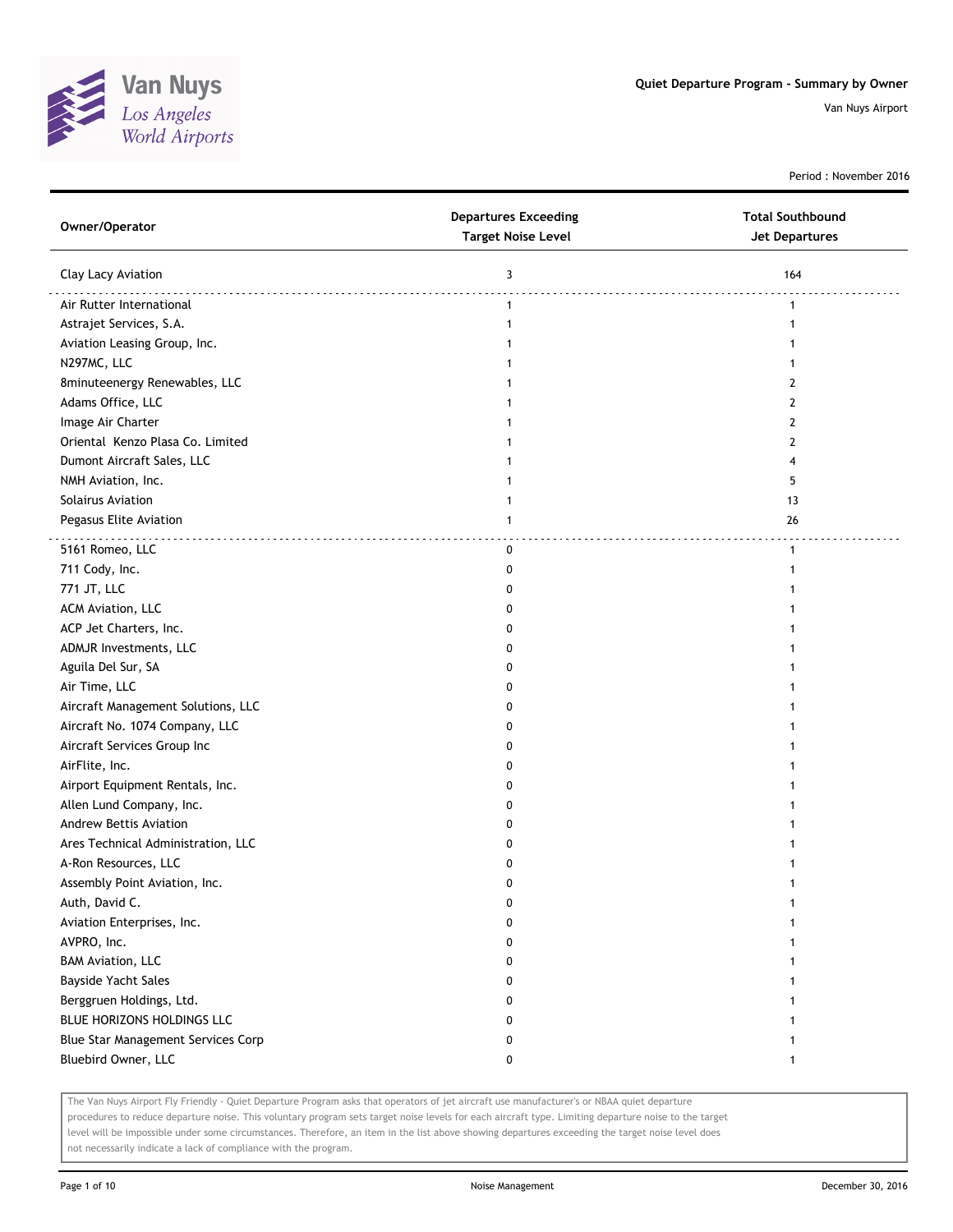

Period : November 2016

| Owner/Operator                                  | <b>Departures Exceeding</b><br><b>Target Noise Level</b> | <b>Total Southbound</b><br><b>Jet Departures</b> |
|-------------------------------------------------|----------------------------------------------------------|--------------------------------------------------|
| Boulder Aviation Management, LLC                | 0                                                        |                                                  |
| <b>Business Command Center, LLC</b>             | 0                                                        |                                                  |
| Business Jet Managers, Inc.                     | 0                                                        |                                                  |
| C J Leasing, LLC                                | 0                                                        |                                                  |
| Calvin Klein Studio, LLC                        | 0                                                        |                                                  |
| Central Management Services II LLC              | 0                                                        |                                                  |
| Century Jets                                    | 0                                                        |                                                  |
| <b>CESSNA FINANCE EXPORT CORP</b>               | 0                                                        |                                                  |
| CFNS, Inc.                                      | 0                                                        |                                                  |
| Challenger One Holdings, LLC                    | 0                                                        |                                                  |
| Charlie Romeo LLC                               | 0                                                        |                                                  |
| Chase Equipment Leasing, Inc.                   | 0                                                        |                                                  |
| Clark, Jeff Ray                                 | 0                                                        |                                                  |
| Clear Channel Communication, Inc.               | 0                                                        |                                                  |
| CMC Aviaiton Holdings, LLC                      | 0                                                        |                                                  |
| Consolidated Transportation Services Inc        | 0                                                        |                                                  |
| Corporate Fleet Services, LLC                   | 0                                                        |                                                  |
| Corporate Jet, LLC                              | 0                                                        |                                                  |
| Corsair Two, LLC                                | 0                                                        |                                                  |
| Crescent Heights Sales, Inc.                    | 0                                                        |                                                  |
| Crow Executive Air, Inc                         | 0                                                        |                                                  |
| CTP Aviation, LLC                               | 0                                                        |                                                  |
| Custom Jet Charters, LLC                        | 0                                                        |                                                  |
| Cutter Aviation, Inc.                           | 0                                                        |                                                  |
| <b>DCCO Aviation LLC</b>                        | 0                                                        |                                                  |
| DeBartolo Property Group Flight Department      | 0                                                        |                                                  |
| DEL Management Company, LLC                     | 0                                                        |                                                  |
| Delta Private Jets                              | 0                                                        |                                                  |
| Design Professionals, LLC                       | 0                                                        |                                                  |
| <b>East Holdings Limited</b>                    | 0                                                        |                                                  |
| Echo Leasing, LLC                               | 0                                                        |                                                  |
| Edgewood Properties, Inc C/O JSM at Falcon, LLC | 0                                                        |                                                  |
| Electro-Methods Holdings, LLC                   | 0                                                        |                                                  |
| Energy Education of Montana, Inc.               | 0                                                        |                                                  |
| <b>Epps Aviation</b>                            | 0                                                        |                                                  |
| Exclusive Jets, LLC                             | 0                                                        |                                                  |
| Execuflight, Inc.                               | 0                                                        |                                                  |
| Executive Flight, Inc.                          | 0                                                        |                                                  |
| Executive Fliteways, Inc.                       | 0                                                        |                                                  |
| Executive Jet Management                        | 0                                                        |                                                  |
| F & S, LLC                                      | 0                                                        | 1                                                |

The Van Nuys Airport Fly Friendly - Quiet Departure Program asks that operators of jet aircraft use manufacturer's or NBAA quiet departure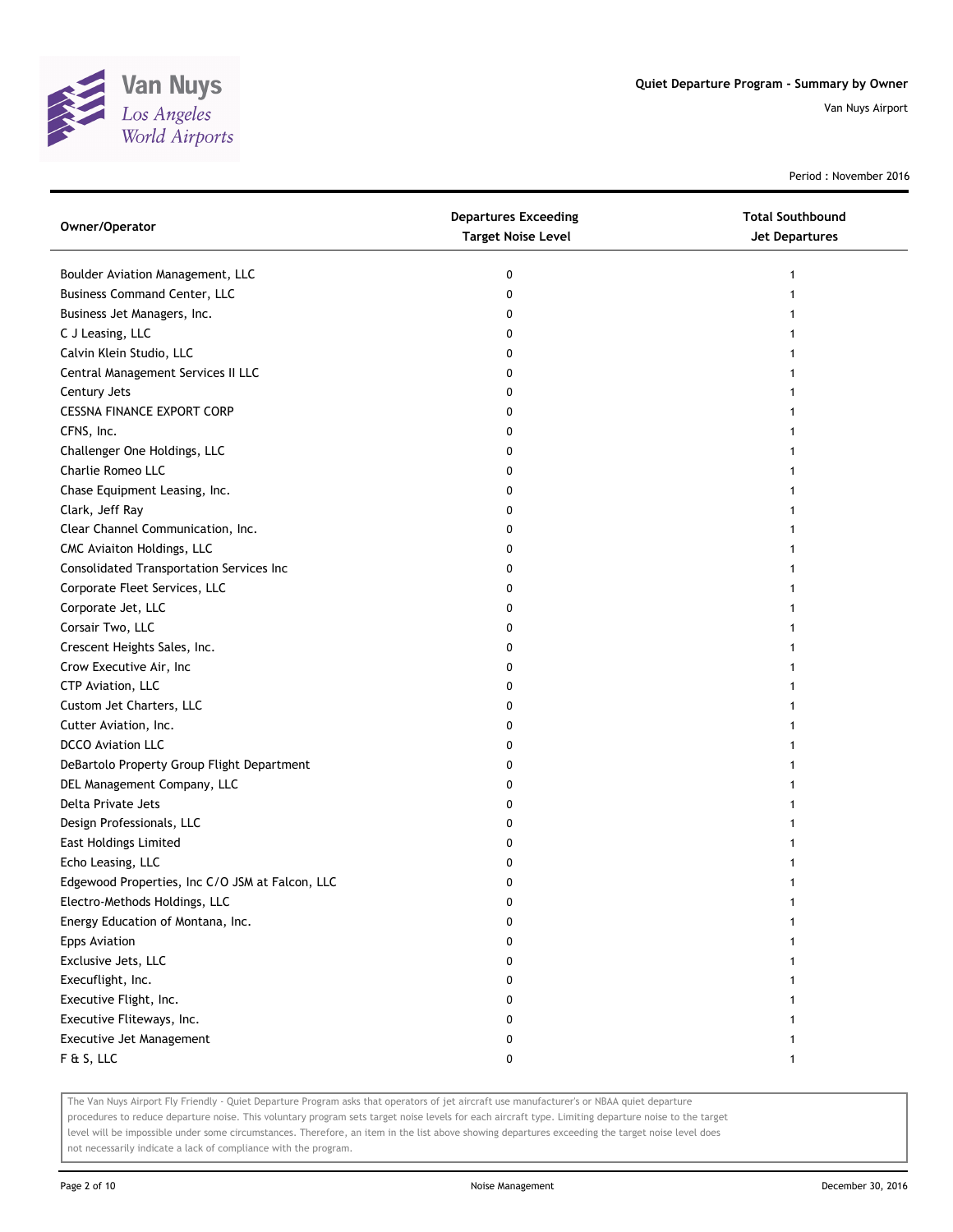

Period : November 2016

| Owner/Operator                              | <b>Departures Exceeding</b><br><b>Target Noise Level</b> | <b>Total Southbound</b><br><b>Jet Departures</b> |
|---------------------------------------------|----------------------------------------------------------|--------------------------------------------------|
| F. Korbel & Brothers, Inc.                  | 0                                                        | 1                                                |
| FALCON 50-054 LLC                           | 0                                                        |                                                  |
| FBO Professionals Group, Inc.               | 0                                                        |                                                  |
| FedEx                                       | 0                                                        |                                                  |
| Fern Aircraft, LLC                          | 0                                                        |                                                  |
| Fidelity National Title Insurance Co        | 0                                                        |                                                  |
| Flight Options, LLC                         | 0                                                        |                                                  |
| Flight Solutions, Inc.                      | 0                                                        |                                                  |
| Fly Phenon 208, LLC                         | 0                                                        |                                                  |
| <b>FlyMex</b>                               | 0                                                        |                                                  |
| Fortress One LLC                            | 0                                                        |                                                  |
| Four C Air, Inc.                            | 0                                                        |                                                  |
| Four S's, LLC                               | 0                                                        |                                                  |
| Friedkin Aviation, Inc.                     | 0                                                        |                                                  |
| Fry's Electronics, Inc.                     |                                                          |                                                  |
| FT Enterprise Transport Systems, LLC        | 0                                                        |                                                  |
| Gainjet Aviation SA                         | 0                                                        |                                                  |
| <b>Gama Aviation LLC</b>                    | 0                                                        |                                                  |
| <b>General Electric Capital Corporation</b> | 0                                                        |                                                  |
| Global Next Generation, LLC                 | 0                                                        |                                                  |
| Gov't of Equatorial Guinea                  | 0                                                        |                                                  |
| <b>Gulfstream Aerospace Corporation</b>     | 0                                                        |                                                  |
| High Altitude Holdings Limited              | 0                                                        |                                                  |
| Hill Air Company, Ltd                       | 0                                                        |                                                  |
| Independent Cuss, LLC                       | 0                                                        |                                                  |
| Information Management System Company       | 0                                                        |                                                  |
| International Jet Management GmbH           | 0                                                        |                                                  |
| Jet Air Systems                             | 0                                                        |                                                  |
| Jet Aviation Flight Services                | 0                                                        |                                                  |
| Jet Charter, Inc.                           | 0                                                        |                                                  |
| Jet Linx Aviation Corp                      | 0                                                        |                                                  |
| Jet Nevada                                  | 0                                                        |                                                  |
| Jet Tech Ltd.                               | 0                                                        |                                                  |
| Jet-Alliance, Inc.                          | 0                                                        |                                                  |
| Jetport, Inc.                               | 0                                                        |                                                  |
| JetSelect Aviation, LLC                     | 0                                                        |                                                  |
| Jetsmart, Inc.                              | 0                                                        |                                                  |
| JS Jet IV, LLC                              | 0                                                        |                                                  |
| K2 INVESTMENT FUND LLC                      | 0                                                        |                                                  |
| KA Equipment Leasing, LLC                   | 0                                                        |                                                  |
| Key Air, LLC                                | 0                                                        | 1                                                |

The Van Nuys Airport Fly Friendly - Quiet Departure Program asks that operators of jet aircraft use manufacturer's or NBAA quiet departure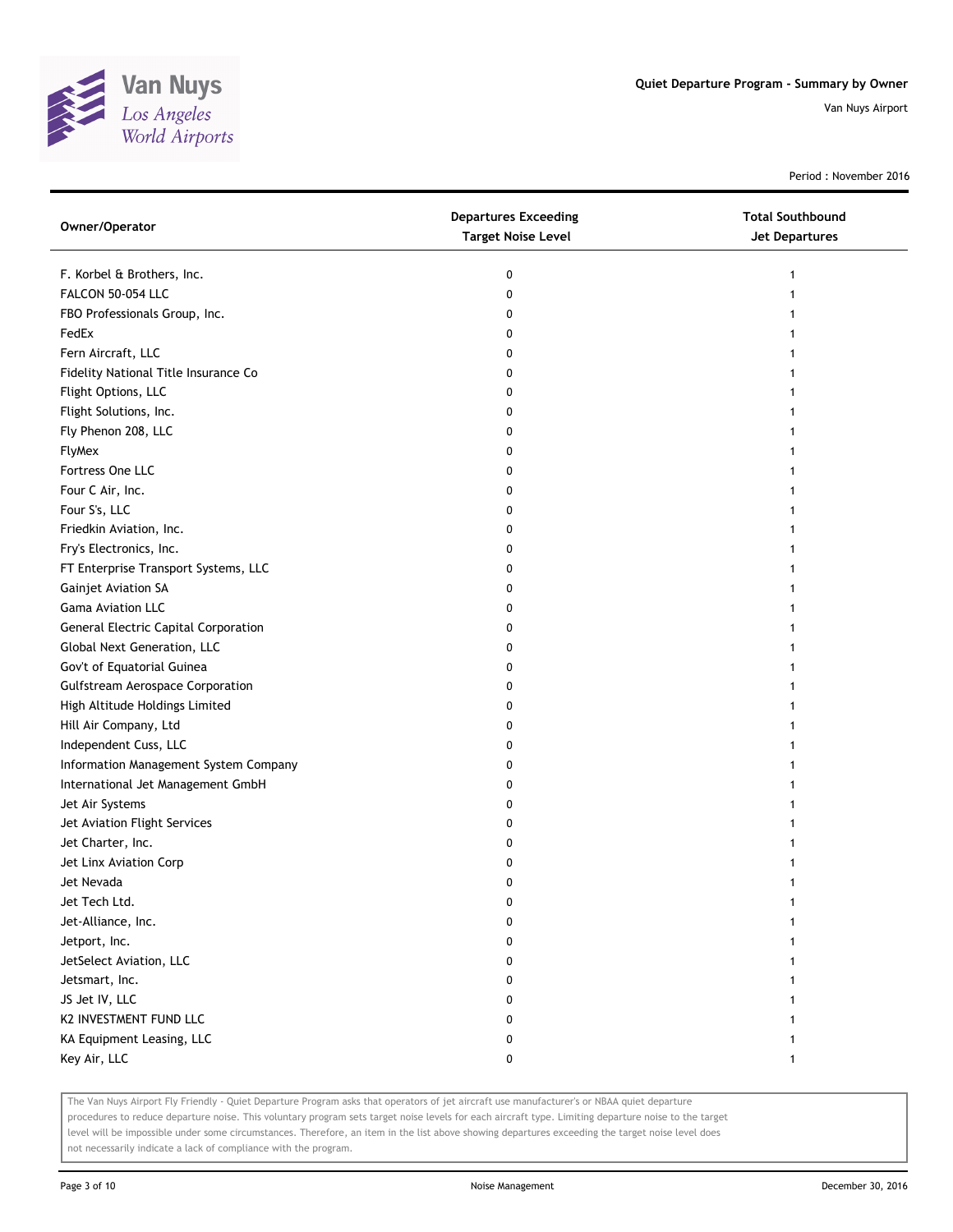

Period : November 2016

| Owner/Operator                                  | <b>Departures Exceeding</b><br><b>Target Noise Level</b> | <b>Total Southbound</b><br>Jet Departures |
|-------------------------------------------------|----------------------------------------------------------|-------------------------------------------|
| Kimbal Logistics, LLC                           | 0                                                        |                                           |
| Lahaie, Michel                                  | 0                                                        |                                           |
| Landmark Aviation Aircraft Management & Charter | 0                                                        |                                           |
| LANDMARK SOVEREIGN HOLDINGS LLC                 | 0                                                        |                                           |
| Las Vegas Jet, LLC                              | 0                                                        |                                           |
| Leading Edge, LLC                               | 0                                                        |                                           |
| Leonard Green & Partners, LLC                   | 0                                                        |                                           |
| Lyon Aviation                                   | 0                                                        |                                           |
| M.G. Aviation, Inc.                             | 0                                                        |                                           |
| Meridian Air Charter                            | 0                                                        |                                           |
| Merle Norman Cosmetics, Inc.                    | 0                                                        |                                           |
| Midland Financial Company                       | 0                                                        |                                           |
| Mirage Resorts Inc.                             | 0                                                        |                                           |
| Mountain, Geoffrey                              | 0                                                        |                                           |
| Mustang Leasing, Inc.                           | 0                                                        |                                           |
| N161JG, LLC                                     | 0                                                        |                                           |
| N50VM, Inc.                                     | 0                                                        | 1                                         |
| N605WG, LLC                                     | 0                                                        |                                           |
| N950CL LLC                                      | 0                                                        |                                           |
| N960CL, LLC                                     | 0                                                        |                                           |
| N977CB Holdings LLC                             | 0                                                        |                                           |
| N98TB LLC                                       | 0                                                        |                                           |
| National Flight, LLC                            | 0                                                        |                                           |
| New Process Steel, LP                           | 0                                                        |                                           |
| Nextant Aircraft, LLC                           | 0                                                        |                                           |
| Niznick Enterprises, Inc.                       | 0                                                        | 1                                         |
| NJ Leasing, LLC                                 | 0                                                        | 1                                         |
| Norman Aircraft Leasing, Inc.                   | 0                                                        |                                           |
| NORTH AMERICAN AIRLINES Inc.                    | 0                                                        |                                           |
| Northrop Grumman Corporation                    | 0                                                        |                                           |
| Northwind Partners, LLC                         | 0                                                        |                                           |
| OakAir, Ltd.                                    | 0                                                        |                                           |
| Omega Air Corp                                  | 0                                                        |                                           |
| Ossian Airways III, Inc.                        | 0                                                        |                                           |
| PARAGON 441 LLC.                                | 0                                                        |                                           |
| Patriot Jet                                     | 0                                                        |                                           |
| Platinum Equity, LLC                            | 0                                                        |                                           |
| Polo Ralph Lauren Aviation, LLC                 | 0                                                        |                                           |
| PONTIAC AVIATION LLC                            | 0                                                        |                                           |
| Portland Falcon 20, LLC                         | 0                                                        |                                           |
| Premier Air Charter                             | 0                                                        | 1                                         |
|                                                 |                                                          |                                           |

The Van Nuys Airport Fly Friendly - Quiet Departure Program asks that operators of jet aircraft use manufacturer's or NBAA quiet departure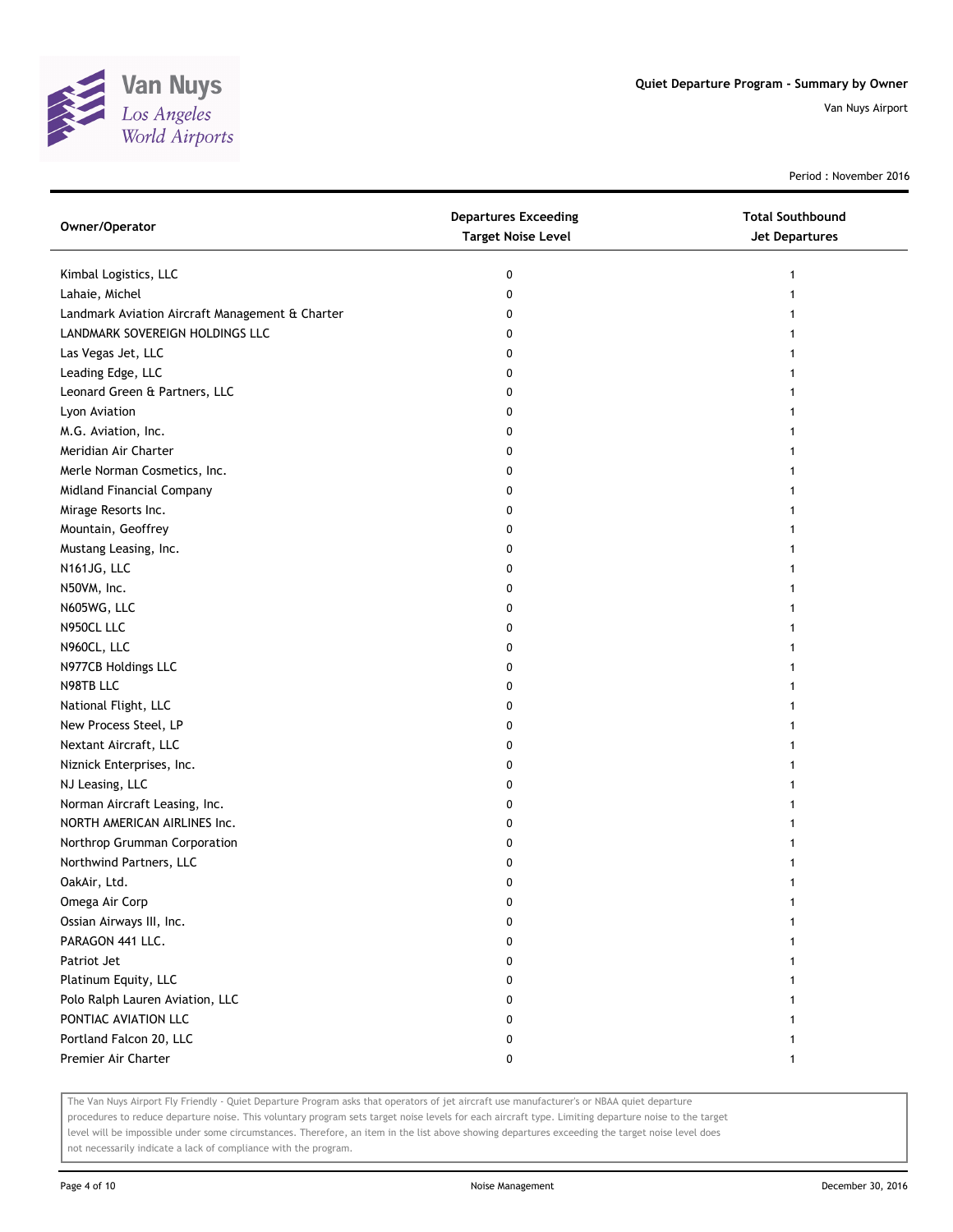

Period : November 2016

| Owner/Operator                           | <b>Departures Exceeding</b><br><b>Target Noise Level</b> | <b>Total Southbound</b><br><b>Jet Departures</b> |
|------------------------------------------|----------------------------------------------------------|--------------------------------------------------|
| Prestige Air, LLC                        | 0                                                        |                                                  |
| PRIVATE JETS INC                         | 0                                                        |                                                  |
| PRYSI MARY H                             | 0                                                        |                                                  |
| QMC Aviation, LLC                        | 0                                                        |                                                  |
| R2MH Jet Air, LLC                        | 0                                                        |                                                  |
| Radial Services, LLC                     | 0                                                        |                                                  |
| Rail Management & Consulting Corporation | 0                                                        |                                                  |
| RAW LEASING LLC                          | 0                                                        |                                                  |
| Riverside Aviation, LLC                  | 0                                                        |                                                  |
| Roma 550, LLC                            | 0                                                        |                                                  |
| ROSAIR INC                               | 0                                                        |                                                  |
| ROUNDBALL LLC                            | 0                                                        |                                                  |
| RSH Consulting, LLC                      | 0                                                        |                                                  |
| Russcor Citation, LLC                    | 0                                                        |                                                  |
| Scott, D. Gregory                        | 0                                                        |                                                  |
| Scottsdale Hangar One, LLC               | 0                                                        | 1                                                |
| Servicios Aereos Equus, SA de CV         | 0                                                        |                                                  |
| SKY NIGHT LLC                            | 0                                                        |                                                  |
| Skybird Aviation                         | 0                                                        |                                                  |
| SMB Air, LLC                             | 0                                                        |                                                  |
| SP Aviation, Inc.                        | 0                                                        |                                                  |
| SRPB, LLC                                | 0                                                        |                                                  |
| Stephens Institute                       | 0                                                        |                                                  |
| Sterling Aviation, Inc.                  | 0                                                        |                                                  |
| Swiflite Aircraft Corporation            | 0                                                        |                                                  |
| Swift Aviation Management, Inc.          | 0                                                        |                                                  |
| Tailwinds, LLC                           | 0                                                        |                                                  |
| Tango Air, Inc., DBA Schubach Aviation   | 0                                                        |                                                  |
| Textron Aviation, Inc.                   | 0                                                        |                                                  |
| <b>TFT Aviation</b>                      | 0                                                        |                                                  |
| The Employers Benefit Group, LLC         | 0                                                        |                                                  |
| The Jet Business                         | 0                                                        |                                                  |
| Thunder Air, Ltd.                        | 0                                                        |                                                  |
| TP Aviation, LLC                         | 0                                                        |                                                  |
| Tracinda Corporation Flight Department   | 0                                                        |                                                  |
| Travel Management Company, Ltd           | 0                                                        |                                                  |
| Tudor Investment Corporation             | 0                                                        |                                                  |
| TVPX Acquisitions, Inc.                  | 0                                                        |                                                  |
| TVPX ARS, Inc.                           | 0                                                        |                                                  |
| Two Bear Management, LLC                 | 0                                                        |                                                  |
| UCXtra Management, LLC                   | 0                                                        | 1                                                |

The Van Nuys Airport Fly Friendly - Quiet Departure Program asks that operators of jet aircraft use manufacturer's or NBAA quiet departure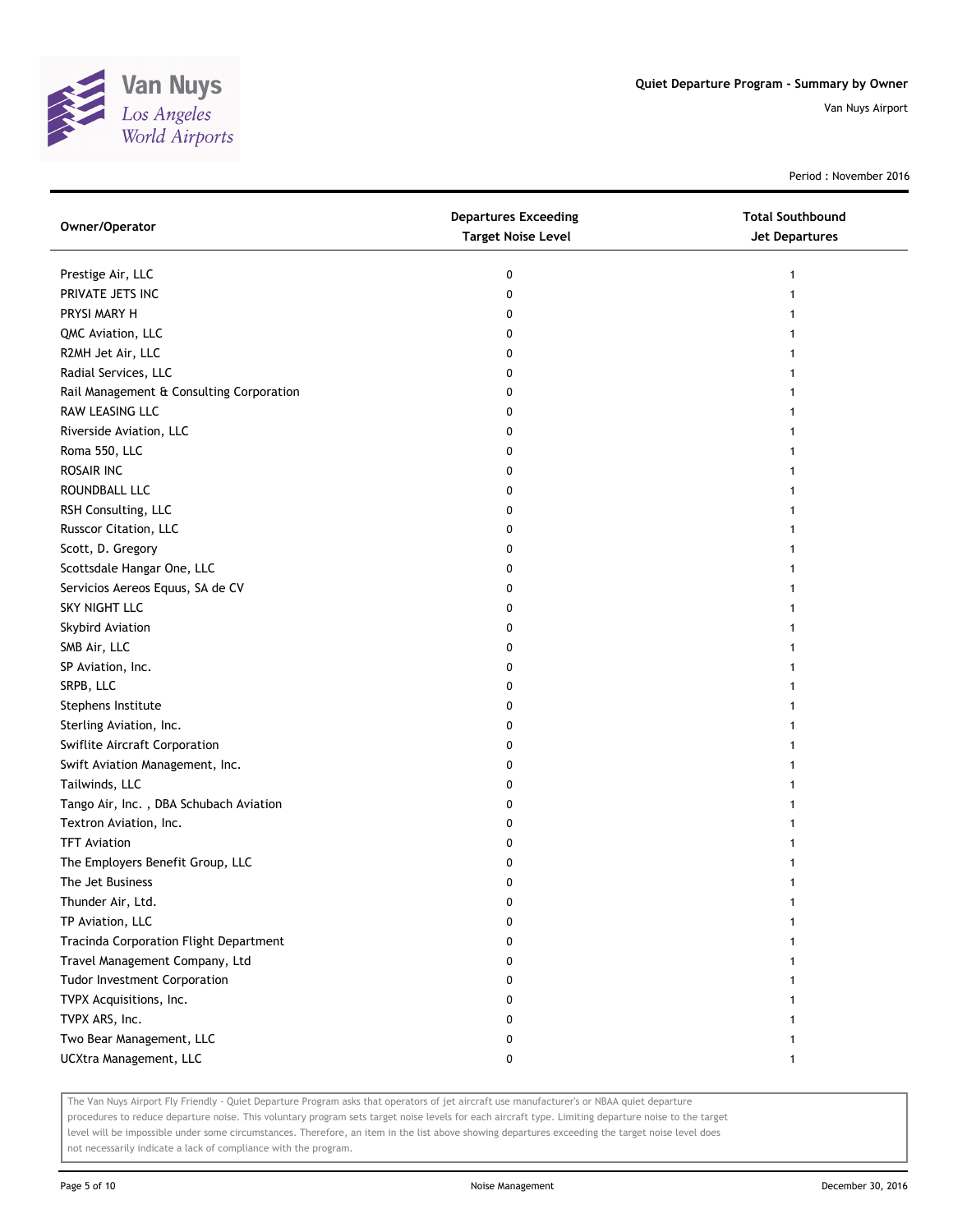

Period : November 2016

| Owner/Operator                        | <b>Departures Exceeding</b><br><b>Target Noise Level</b> | <b>Total Southbound</b><br>Jet Departures |
|---------------------------------------|----------------------------------------------------------|-------------------------------------------|
| United Omaha Life Insurance Company   | 0                                                        | 1                                         |
| VCS Air, LLC                          | 0                                                        |                                           |
| VGH Aviation, LLC                     | 0                                                        |                                           |
| VIRGIN BLUE AIRLINES Pty Ltd          | 0                                                        |                                           |
| VISTAJET Aviation Services, SA        | 0                                                        |                                           |
| Wave Equity Partners, LLC             | 0                                                        |                                           |
| WELLS FARGO BANK NORTHWEST NA TRUSTEE | 0                                                        | 1                                         |
| White Airways, SA                     | 0                                                        | 1                                         |
| WM AVIATION LLC                       | 0                                                        |                                           |
| Yuntian 2 Leasing Company, Ltd.       | 0                                                        |                                           |
| ZMG Aviation, LLC                     | 0                                                        |                                           |
| ZWAZO LLC                             | 0                                                        | 1                                         |
| 5664, LLC                             | 0                                                        | 2                                         |
| ABBVIE US, LLC                        | 0                                                        | 2                                         |
| ACI Jet                               | 0                                                        | $\mathbf{2}$                              |
| Air Transport, Inc.                   | 0                                                        | 2                                         |
| Ambrose Corporation                   | 0                                                        | 2                                         |
| ATI Jet, Inc                          | 0                                                        | 2                                         |
| Awaiting Documentation                | 0                                                        | 2                                         |
| <b>B. Coleman Aviation</b>            | 0                                                        | $\overline{2}$                            |
| B.P.I. Aviation, LLC                  | 0                                                        | $\overline{2}$                            |
| BANC OF AMERICA LEASING & CAPITAL LLC | 0                                                        | 2                                         |
| <b>BANK OF UTAH TRUSTEE</b>           | 0                                                        | 2                                         |
| Beverly Hills Exotic Collection, LLC  | 0                                                        | 2                                         |
| <b>Black Falcon LLC</b>               | 0                                                        | $\mathbf{2}$                              |
| Bravo Bravo Investments, LLC          | 0                                                        | 2                                         |
| Cessna Aircraft Company               | 0                                                        | 2                                         |
| Corporate Flight Management, Inc.     | 0                                                        | 2                                         |
| Cory's Crew                           | 0                                                        | 2                                         |
| Cove Aviation Partners, LLC           | 0                                                        | $\mathbf{2}$                              |
| Dorato Jets, LLC                      | 0                                                        | $\mathbf{2}$                              |
| EJH FALCON LLC                        | 0                                                        | $\mathbf{2}$                              |
| Everair, LLC                          | 0                                                        | 2                                         |
| Flexjets                              | 0                                                        | $\mathbf{2}$                              |
| Forum Air, LLC                        | 0                                                        | $\overline{2}$                            |
| Globaljet NA, LLC                     | 0                                                        | $\overline{2}$                            |
| Grande Aviation, LLC                  | 0                                                        | $\mathbf{2}$                              |
| Hawker800A 258099, LLC                | 0                                                        | $\mathbf{2}$                              |
| IAC/InterActive Corporation           | 0                                                        | $\mathbf{2}$                              |
| InterActiveCorp                       | 0                                                        | $\mathbf{2}$                              |
| Irongate Air, LLC                     | 0                                                        | $\mathbf{2}$                              |
|                                       |                                                          |                                           |

The Van Nuys Airport Fly Friendly - Quiet Departure Program asks that operators of jet aircraft use manufacturer's or NBAA quiet departure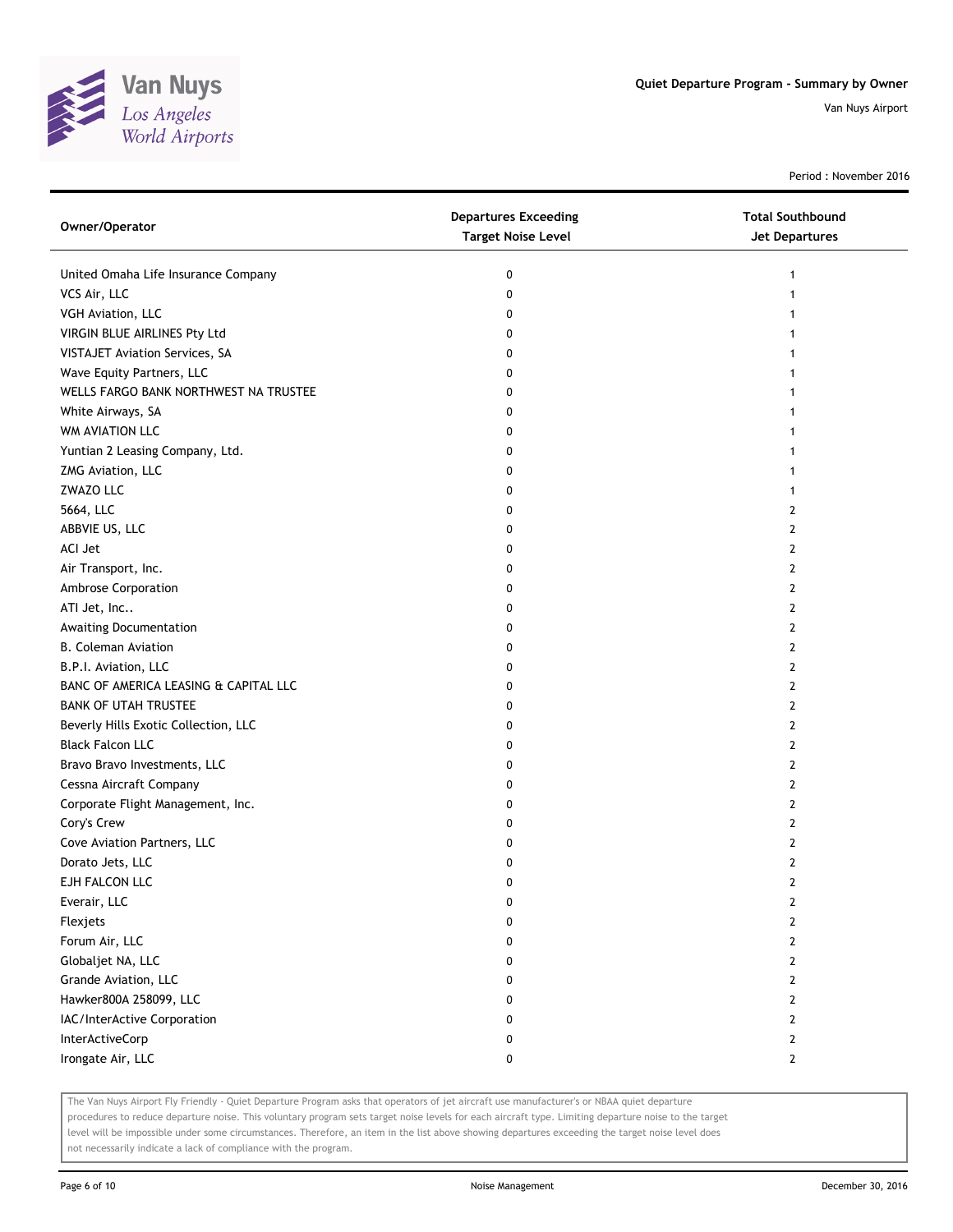

Period : November 2016

| Owner/Operator                                     | <b>Departures Exceeding</b><br><b>Target Noise Level</b> | <b>Total Southbound</b><br><b>Jet Departures</b> |
|----------------------------------------------------|----------------------------------------------------------|--------------------------------------------------|
| Jet Aviation/Van Nuys                              | 0                                                        | 2                                                |
| K/S Aviation, LLC                                  | 0                                                        | 2                                                |
| KJC ASSET MANAGEMENT LLC                           | 0                                                        | 2                                                |
| La Muse Partners, LLC                              | 0                                                        | 2                                                |
| Latitude 33 Consulting LLC                         | 0                                                        | 2                                                |
| Legacy Ventures, LLC                               | 0                                                        | 2                                                |
| Morningstar Partners, Ltd., DBA Auroa Jet Partners | 0                                                        | 2                                                |
| MSG Aircraft Leasing, LLC                          | 0                                                        | 2                                                |
| Mueller Industries, Inc.                           | 0                                                        | 2                                                |
| Music for the People, Inc.                         | 0                                                        | 2                                                |
| N36MU, LLC                                         | 0                                                        | 2                                                |
| N620PJ, LLC                                        | 0                                                        | 2                                                |
| <b>NVJETS</b>                                      | 0                                                        | 2                                                |
| PARAGON TRANSPORT MANAGEMENT LLC                   | 0                                                        | 2                                                |
| Paragon Transport Management, LLC                  | 0                                                        | 2                                                |
| Perfect Agreements Leasing, Inc.                   | 0                                                        | 2                                                |
| Priester Aviation, LLC                             | 0                                                        | $\mathbf{2}$                                     |
| RB Aircraft Leasing, LLC                           | 0                                                        | 2                                                |
| Red, White, & Blue Pictures, Inc.                  | 0                                                        | 2                                                |
| Red.com                                            | 0                                                        | 2                                                |
| RGP Enterprises, LLC                               | 0                                                        | 2                                                |
| RWP Associates, Inc.                               | 0                                                        | 2                                                |
| Sierra Papa, Inc.                                  | 0                                                        | 2                                                |
| SMRK, LLC                                          | 0                                                        | 2                                                |
| SunQuest Executive Air Charter, Inc.               | 0                                                        | 2                                                |
| Sunrise Enterprises, LLC                           | 0                                                        | 2                                                |
| TCRG SN1133, LLC                                   | 0                                                        | 2                                                |
| TEXTRON FINANCIAL CORP                             | 0                                                        | 2                                                |
| <b>Textron Financial Corporation</b>               | 0                                                        | 2                                                |
| TTX Holdings, LLC                                  | 0                                                        | 2                                                |
| Tull Family Trust C/O Mickey Segal                 | 0                                                        | 2                                                |
| Universal Jet Aviation, Inc.                       | 0                                                        | 2                                                |
| Velox Aircraft, LLC                                | 0                                                        | 2                                                |
| VISTAJET Luftfahrtunternehmen GmbH                 | 0                                                        | 2                                                |
| <b>Washington Corporation</b>                      | 0                                                        | $\overline{2}$                                   |
| Windsor Jet Management                             | 0                                                        | 2                                                |
| Aero Air, LLC                                      | 0                                                        | 3                                                |
| Aeropremiere, LLC                                  | 0                                                        | 3                                                |
| Air Finance Corporation                            | 0                                                        | 3                                                |
| Air Kaitar, LLC                                    | 0                                                        | 3                                                |
| Al-Thani, Ahmed Hamad K.                           | 0                                                        | 3                                                |

The Van Nuys Airport Fly Friendly - Quiet Departure Program asks that operators of jet aircraft use manufacturer's or NBAA quiet departure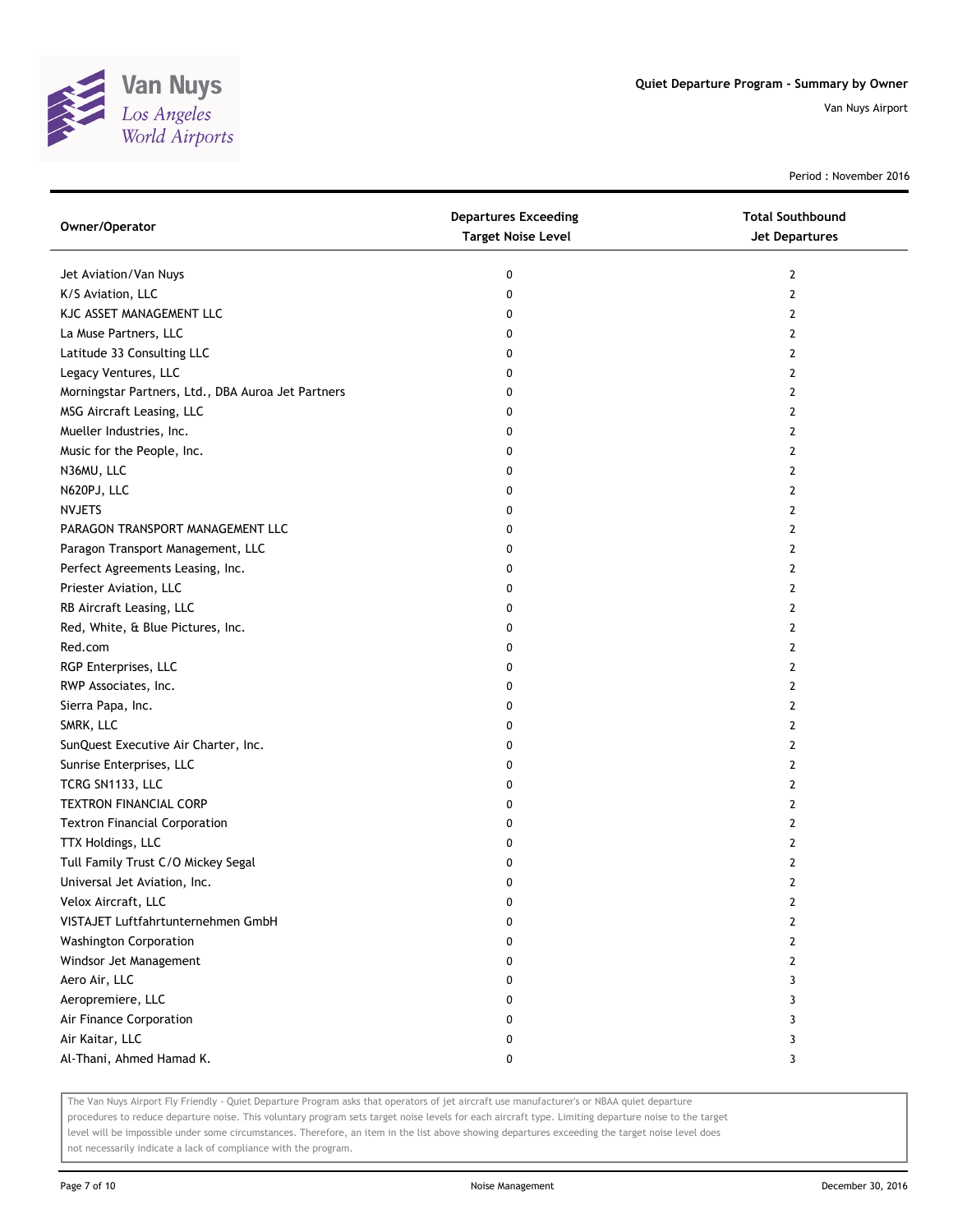

Period : November 2016

| Owner/Operator                        | <b>Departures Exceeding</b><br><b>Target Noise Level</b> | <b>Total Southbound</b><br>Jet Departures |
|---------------------------------------|----------------------------------------------------------|-------------------------------------------|
| Asia Aviation Company Pte. Ltd        | 0                                                        | 3                                         |
| Bass Pro, Inc.                        | 0                                                        | 3                                         |
| Blue Sky 45, LLC                      | 0                                                        | 3                                         |
| Bombardier Aerospace Corp             | 0                                                        | 3                                         |
| Club Jet                              | 0                                                        | 3                                         |
| Corporate Flight International        | 0                                                        | 3                                         |
| <b>Executive Aviation Corporation</b> | 0                                                        | 3                                         |
| Falcon Landing, LLC                   | 0                                                        | 3                                         |
| FltPlan.com                           | 0                                                        | 3                                         |
| <b>Gama Aviation</b>                  | 0                                                        | 3                                         |
| Global Flight, Inc.                   | 0                                                        | 3                                         |
| <b>Guthy-Renker Corporation</b>       | 0                                                        | 3                                         |
| J.F. Air, LLC                         | 0                                                        | 3                                         |
| Jet Set Aircraft, Inc.                | 0                                                        | 3                                         |
| <b>MC Group</b>                       | 0                                                        | 3                                         |
| Moelis & Company Manager, LLC         | 0                                                        | 3                                         |
| N702SS LLC                            | 0                                                        | 3                                         |
| Platinum Aviation, LLC                | 0                                                        | 3                                         |
| Prime Jet US, LLC                     | 0                                                        | 3                                         |
| Raspberry Consulting, LLC             | 0                                                        | 3                                         |
| Red Wing Aeroplane Co., LLC           | 0                                                        | 3                                         |
| Running Water Land and Cattle Company | 0                                                        | 3                                         |
| Shearwater Air, Inc.                  | 0                                                        | 3                                         |
| <b>Starbase Aviation</b>              | 0                                                        | 3                                         |
| Threshold Technologies, Inc.          | 0                                                        | 3                                         |
| Trijet Aviation Management, LLC       | 0                                                        | 3                                         |
| Ultra-Lux Jets, Inc.                  | 0                                                        | 3                                         |
| Worldwide Jet Charter, Inc.           | 0                                                        | 3                                         |
| Zetta Jet USA, Inc.                   | 0                                                        | 3                                         |
| AC Aviation Services, LLC             | 0                                                        |                                           |
| Aerolineas Ejecutivas, SA de CV       | 0                                                        |                                           |
| Airbar, LLC                           | 0                                                        | 4                                         |
| Aviation Consultants, Inc.            | 0                                                        |                                           |
| <b>AVJET Corporation</b>              | 0                                                        |                                           |
| Colony Capital, LLC                   | 0                                                        |                                           |
| Desert Jet, LLC                       | 0                                                        |                                           |
| <b>Federal Express</b>                | 0                                                        |                                           |
| GJM Holdings, LLC                     | 0                                                        |                                           |
| Guthy-Renker Aviation, LLC            | 0                                                        |                                           |
| Hollister Aviation, LLC               | 0                                                        |                                           |
| Infinity Asset Management, LLC        | 0                                                        | 4                                         |

The Van Nuys Airport Fly Friendly - Quiet Departure Program asks that operators of jet aircraft use manufacturer's or NBAA quiet departure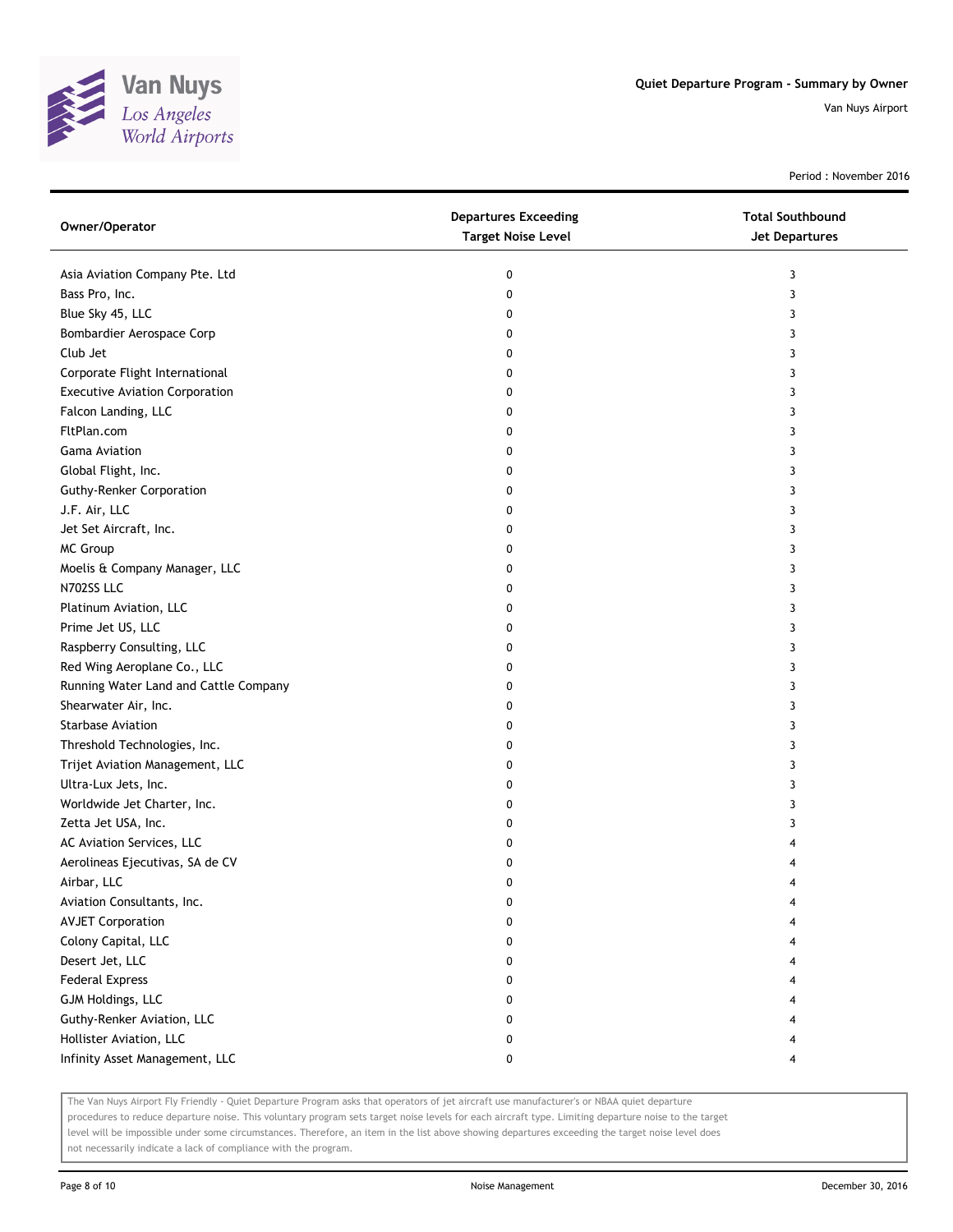

Period : November 2016

| Owner/Operator                           | <b>Departures Exceeding</b><br><b>Target Noise Level</b> | <b>Total Southbound</b><br>Jet Departures |
|------------------------------------------|----------------------------------------------------------|-------------------------------------------|
| Jimmy Jets, Inc.                         | 0                                                        | 4                                         |
| Kingston Aviation, LLC                   | 0                                                        | 4                                         |
| KW Flight, LLC                           | 0                                                        |                                           |
| Mannco, LLC                              | 0                                                        |                                           |
| MCS Leasing, Inc.                        | 0                                                        |                                           |
| Mendota Aircraft Management, LLC         | 0                                                        |                                           |
| Oakmont Corporation                      | 0                                                        |                                           |
| Occidental Petroleum Corporation         | 0                                                        |                                           |
| Pacific Coast Dental                     | 0                                                        |                                           |
| Park Air, LLC                            | 0                                                        |                                           |
| Pilgrim Enterprises C/O Castle & Cook    | 0                                                        |                                           |
| PMC Global, Inc.                         | 0                                                        |                                           |
| Starjet, Inc.                            | 0                                                        |                                           |
| The David Geffen Company                 | 0                                                        |                                           |
| Acabel, LLC                              | 0                                                        | 5                                         |
| Advanced Air Management, Inc.            | 0                                                        | 5                                         |
| Biotab Nutraceuticals, Inc               | 0                                                        | 5                                         |
| Caesars Entertainment Operating Co., Inc | 0                                                        | 5                                         |
| Cinco Air Charter, LLC                   | 0                                                        | 5                                         |
| Evolution Development Partners LLC       | 0                                                        | 5                                         |
| Latitude 33 Aviation LLC                 | 0                                                        | 5                                         |
| Mach One Air Charters, Inc.              | 0                                                        | 5                                         |
| MT Holding Corp.                         | 0                                                        | 5                                         |
| NantWorks, LLC                           | 0                                                        | 5                                         |
| Paramount Pictures Corporation           | 0                                                        | 5                                         |
| Regency Air, LLC                         | 0                                                        | 5                                         |
| Space Exploration Technologies           | 0                                                        | 5                                         |
| The Heavener Company Leasing, LLC        | 0                                                        | 5                                         |
| <b>Tutor-Saliba Corporation</b>          | 0                                                        | 5                                         |
| Westfield Aviation, Inc. Pty. Ltd.       | 0                                                        | 5                                         |
| Avalon Capital Group, LLC                | 0                                                        | 6                                         |
| ExcelAire Service, Inc.                  | 0                                                        | 6                                         |
| Hamish LLC                               | 0                                                        | 6                                         |
| Heir to Air, Inc.                        | 0                                                        | 6                                         |
| Landmark Aviation                        | 0                                                        | 6                                         |
| Prime Jet, LLC                           | 0                                                        | 6                                         |
| West Coast Charters, LLC                 | 0                                                        | 6                                         |
| Air Lease Corporation                    | 0                                                        | 7                                         |
| <b>Flight Options</b>                    | 0                                                        | 7                                         |
| Jet Linx Aviation, LLC                   | 0                                                        | 8                                         |
| Paragon Airways                          | 0                                                        | 8                                         |

The Van Nuys Airport Fly Friendly - Quiet Departure Program asks that operators of jet aircraft use manufacturer's or NBAA quiet departure